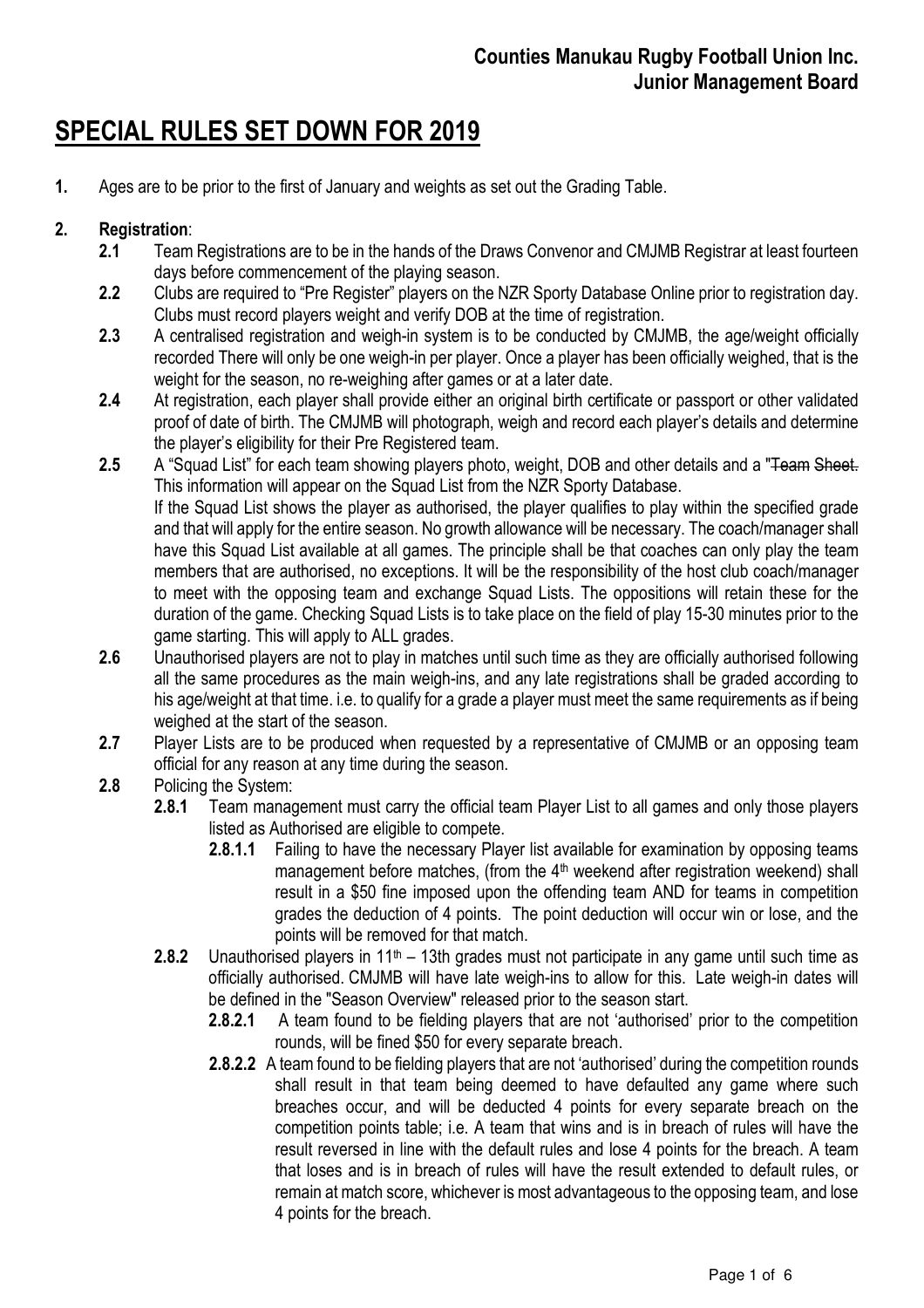2.8.2.3 Failure of any team's management to follow any of these procedures, either playing an unauthorised player or failing to have the necessary Player List available for examination by opposing teams management before matches, shall result in that team being deemed to have defaulted any game where such omissions occur, and shall lose any competition points attached to that game.

## 2. 2.9

- 2.9.1 'registered' a player is registered when entered on the NZR database system or online.
- 2.9.2 'verified' a player is verified when they have their weight and d.o.b. checked by a CMJMB official
- 2.9.3 'authorised' a player is authorised when they have 'current year's date' in the "disp" column on the Player Team Sheet.
- **2.9.4** 'competition grades'  $12<sup>th</sup>$  and  $13<sup>th</sup>$  grades
- **2.9.5** 'non competition grades'  $-6$ <sup>th</sup> grade through to 11<sup>th</sup> grade
- 2.10 All players in 11<sup>th</sup> grade and above shall go through the CMJMB weigh-in, photographing and verification process."

## 3. Eligibility

- 3.1 New players registering during the season must be registered using the above registration processes. Following the registration weekend CMRFU and CMJMB Registrar MUST be advised of ALL new registrations. The penalty for a club entering a player into the database and not advising CMRFU and CMJMB Registrar will be a \$50 fine for each occurrence, and each occurrence is to be noted in the CMJMB meeting minutes.
- 3.2 To be eligible to play in either the semi-finals or finals for a particular team, a player must be registered with the CMJMB (for that particular team) and have played a minimum of 4 scheduled games prior to the semi-finals. Also, if a player registers after that time that team is not eligible to play in a semi-final or final.
- 3.3 Every registered player is eligible to play in finals of competition grades provided they meet the criteria above.
- 3.4 If a team forfeits more than 2 games that team is not eligible to play in a semi-final or final.
- 3.5 Late weigh in's are only to be performed by the JMB Executive prior to a JMB meeting and a final weigh in date for competition grades is to be made to allow players to be eligible for semi's/finals.

#### 4. Dispensations:

Dispensations will be considered and are at the discretion of the JMB Executive on a case by case basis.

#### 5. Dispensation Committee:

- 5.1 CMJMB Executive will be the Dispensation Committee.
- 5.2 In extenuating circumstances, special exemptions may be granted. Any request for exemption must be in writing to CMJMB Registrar with full explanations and a compelling reason for which the exemption is sought.

## 6. Eligibility

- 6.1 Once any player, of any age or weight, has participated in three games in any one grade, that player is ineligible to play in any lower grade.
- 6.2 Once competition games begin, a player may play for one team only in the competition, and that team will be recognised as the team whose competition round team sheet first depicts that player's name. Under this rule, a player is prohibited from playing for another team either in the same grade or another grade. If a team is deemed to be in breach of this rule, that team shall be deemed to have defaulted any game where such practice has occurred and shall lose any competition points attached to that game for Competition Grade there are to be no Transfers between Teams or Clubs once the Competition for that grade commences.

## 7. Transfers and Team Sheets

- 7.1 Players permanently transferring from one team to another and/or from club to club during the season must have the prior permission from the CMJMB Executive and from the transferring club.
- 7.2 Team sheets are to be received/submitted by the Draws Convener and CMJMB Registrar by 5pm the next Tuesday following a game. Any omissions will result in a team being penalised for non compliance by the loss of four competition points. CMJMB has no desire to remove points; however team management must accept responsibility to comply with this rule. Please note that the Draws Convener and CMJMB Registrar must still be notified of a defaulted match.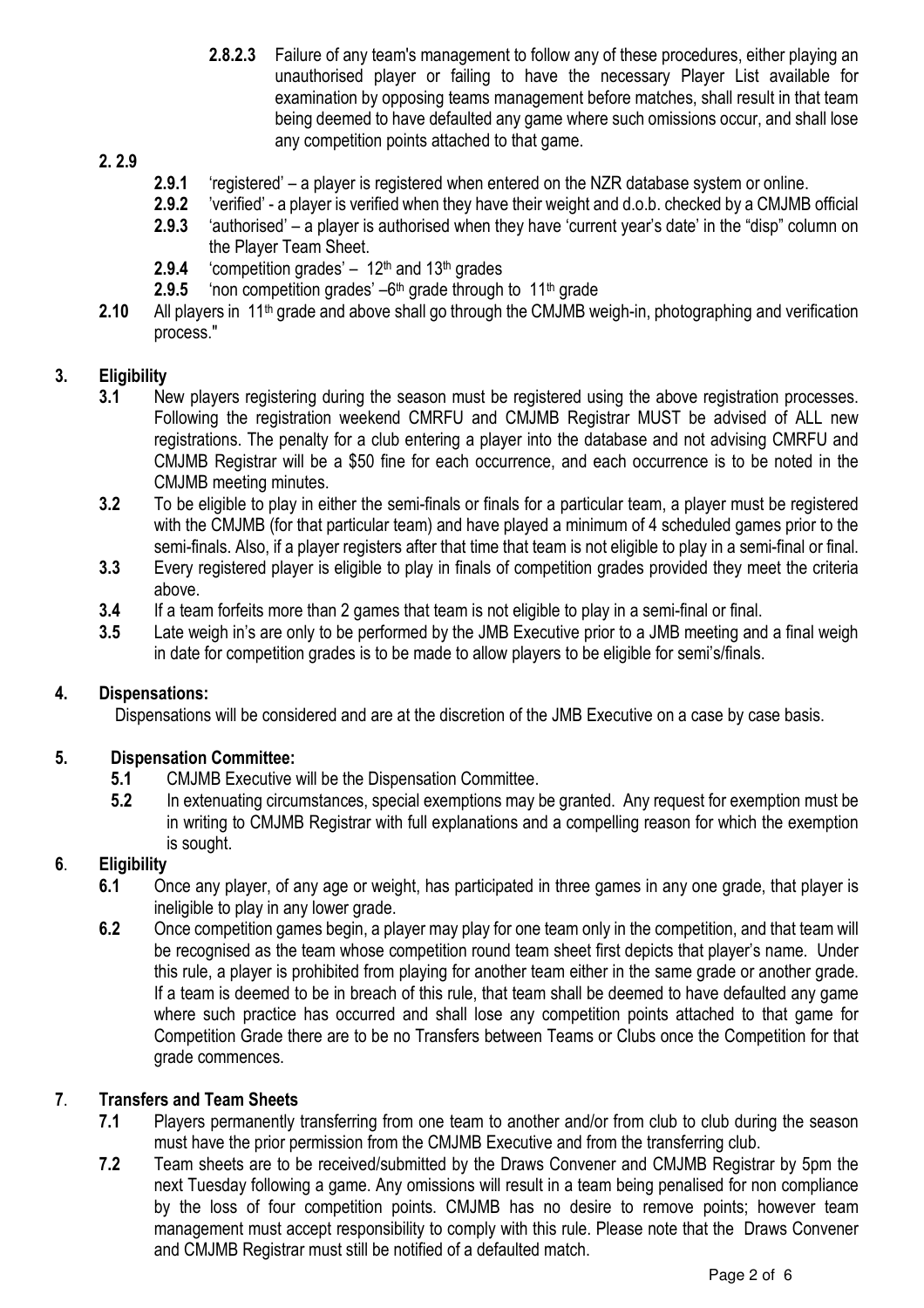- 7.3 Team sheets shall be on the official NZRU Sporty Squad forms and must accurately record the following information through the MYRugby APP.
	- 7.3.1 Team identity, opposing team, date and venue as per the draw on the MYRugby APP.
	- 7.3.2 Each player's name and registration number
	- 7.3.3 Jersey number for that day (competition grades only). Numbers are not to be duplicated within playing squad. Players are assigned to a position on the MYRugby APP. A number signifies that that player played on the day. Clearly record/submit the result and identify the winning side (if applicable)
	- 7.3.4 Coaches and referees sign off. Team managers must meet with the opposition and referee to verify the score at the end of the match.
	- 7.3.5 Relevant information regarding any Sin-bins or Sending Off situation must be emailed to CMRFU Draws Convener with players, club, grade and name. Failing to supply the requested information in full shall incur the same penalties as clause 7.2 of this rule.
- 7.4 Rules 7.2 and 7.3 shall apply only to competition grades.

## 8. Points Allocation

- 8.1 Points to be allocated on a per team basis as follows: 4 for a win, 2 for a draw, 1 for being within 7 points, and 1 for scoring four or more tries. In the event of a team forfeiting or defaulting a match, a score of 30- 0 against the forfeiting/defaulting team shall be entered on the score sheet and the non-forfeiting or nondefaulting opponents shall be awarded the 4 win points plus a bonus point making a total of 5 points.
- 8.2 When the breach occurs the club will be notified via email, by the CMJMB Secretary, of the details of the breach. The club has one week from the date of that email to respond to the CMJMB Secretary in regard to the alleged breach. If no response is received within that one week period then no further discussion will be entered into and the fine will stand. The CMJMB Secretary will keep a tally of any fines during the season and the club will be invoiced at the end of the season. That invoice shall be paid within one month, and if not paid by the beginning of the following season then no teams will accepted from that club until the fine/s have been paid.
- 9. Coaches may report any players thought to be ineligible to the convener of the Flying Squad/CMJMB Registrar. Coaches have no power to stop a player from another team playing. Suspect players are to be reported to the CMJMB Registrar for follow up checks to be made.

## 10. Judiciary

- 10.1 All disciplinary matters will be dealt with by the CMRFU Disciplinary Committee and in accordance with the procedures specified by the NZRU Rules for Disciplinary Hearings (The Black Book).
- 10.2 Any player ordered off or sin-binned must be reported on the team sheet. Referees and/or Assistant Referees must submit a written report on the standard form within 48 hours of the completion of the match.
- 10.3 Any player ordered off shall be automatically suspended from all rugby until he/she has personally appeared before the Disciplinary Committee and completed the penalty imposed (if any).
- 10.4 A player that has been sin binned on two occasions during a playing season shall be advised in writing by CMRFU that should any further sin binning of that player occur during the season, on each occasion the player shall be automatically suspended from all rugby and is required to appear before the Disciplinary Committee.
- 11. No club may play in the registered colours of an opposing team.

## 12. Rules

- 12.1 A complete set of these rules shall be printed and circulated to every club no later than 3 weeks into the playing season.
- 12.2 Remits to change rules are to be in the hands of the Secretary by 5.00pm on the first Thursday in August each year. The CMJMB Secretary will then have them circulated to clubs prior to the meeting in September. Voting will be by written club vote and must be in the hands of the secretary no later than 26 September. These voting papers will be sent to clubs by email to the secretary and returned authorised by the President of each club.

The results are then to be tabled to the CMRFU Rugby & Operations Manager to ratify.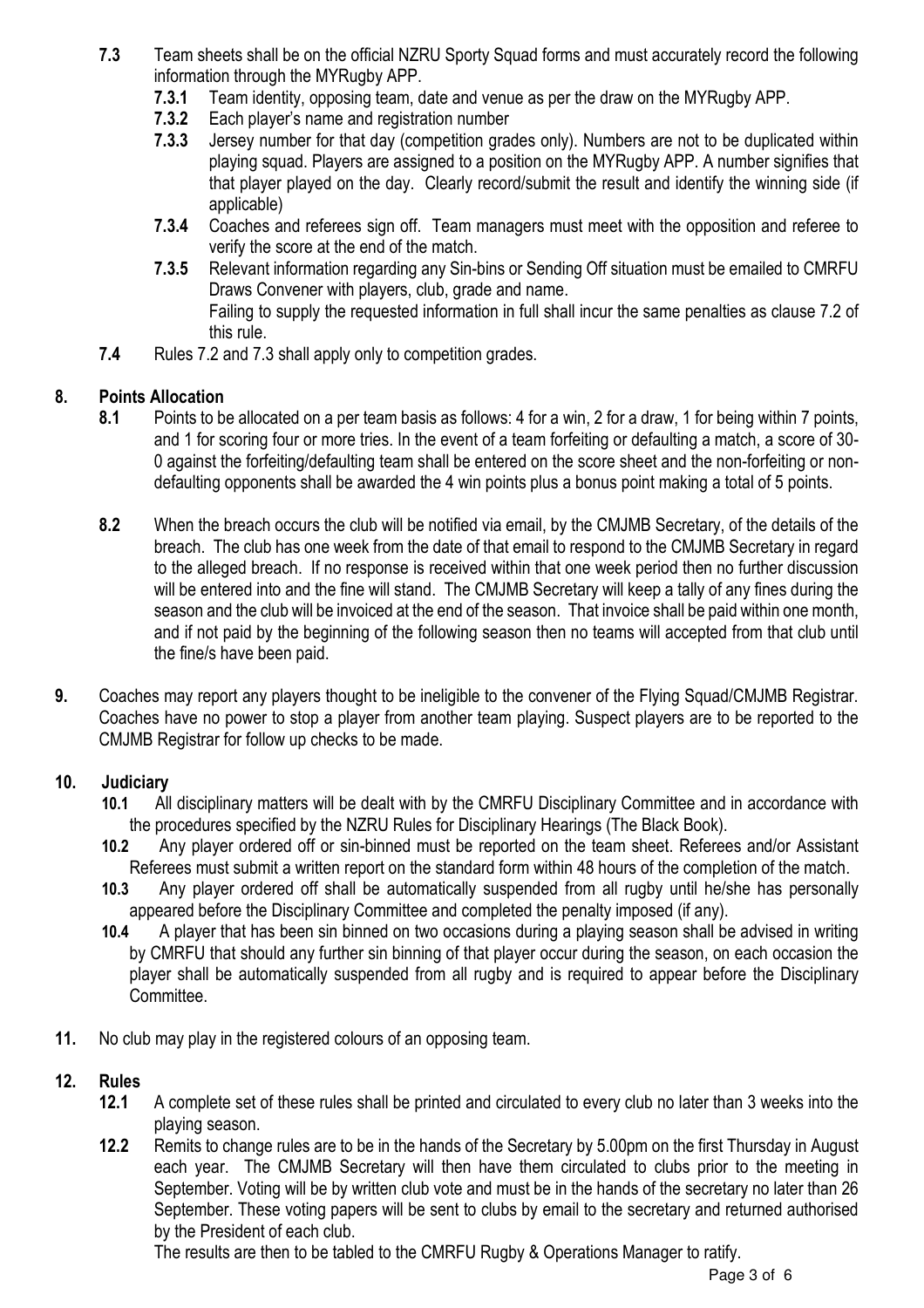Results will be published at the first meeting in October.

- 12.3 No other changes may be made unless a Special Remits Meeting is called.
- 13. Any CMJMB Delegate posted to a game must be conversant with these rules and have the authority to act on the day.

# 14. Competition Format

- 14.1 Competition shall consist of as many 'full' rounds as fit from the 4<sup>th</sup> weekend after registration weekend and before the semi-finals. It may start earlier upon agreeance from ALL coaches in that grade, with the top four teams playing off for the Championship as follows:
	- 14.1.1 Semi-finals are played between the top team and the fourth team, the second team and the third team. The winners to meet in the final for the championship.
	- 14.1.2 In the event of two teams ending up on the same points in the competition table, the winning team from the competition game/s played between them will decide which team is ranked higher. If the teams drew, or played each other twice and won one game each, then it shall come down to the points for and against difference to decide the ranking. If still equal, then it shall come down to the toss of a coin to decide the ranking.
	- 14.1.3 In the event of enough teams in the grade requiring it to be split into two divisions. The top two teams of each division shall form the base for the semi-finals with the top team A playing the runner-up team B and the top team B playing the runner-up team A. This formula applies right down the grades.
	- 14.1.4 Semi finals are to be played the weekend following the completion of the competition round. Any catch up games are to be played during the week before semi-finals weekend.

## 14.2

- 14.2.1 In the event of a draw between any teams in a competition grade semi-final, the team highest on the Round Robin point's table will progress to the final.
- i.e. Teams third and fourth on the point's table must win their semi-final games to progress to the final.
- 14.2.2 In the event of a draw between any teams in a competition grade final, the team highest on the Round Robin point's table shall be deemed the winner of the championship.
- 14.2.3 No extra time will be played at any regular, semi and final games.
- 14.3 All team fees must be paid prior to the end of the Competition Round. If all the team fees are not paid prior to the end of the Competition Round, then that club's teams will not be eligible for semi-finals or finals. If all the team fees are still unpaid at 30 September then no teams will be accepted from that club, for the following year until the fees are paid in full.

# 15. Basic Points of Law

- 15.1 CMJMB will operate all under 13-age grades and below subject to the rules in the from Small Blacks to All Blacks Development Model put out by the New Zealand Rugby Union.
- 15.2 CMJMB will operate the following substitution rule in all grades: All players must play a minimum of half a game (this is to include at least two full quarters).

## Rolling substitutions are not permitted.

Substitutions may be made at half time or approximately half way through each half when the referee will allow and signal a substitution break.

This break should be no longer than one minute and will indicate the end of the current, and beginning of a new quarter. This substitution break is solely for the purpose of making substitutions, coaches are not permitted to use this break to provide coaching advice to players/teams.

Non-injury substitutions can only take place at half time or these quarter time breaks.

# Rolling substitutions are not permitted.

# Return to play after minor injury

If due to a minor injury a player leaves the field during a quarter, and is cleared to later continue playing, then this player may only return at a designated Substitution break, or at halftime.

- 15.3 Maximum players allowed per playing squad per game are to be: 22 for 15 a-side teams as per NZRU Domestic Safety Law Variations; 15 for 10-a-side teams; 12 for 7-a-side teams. A \$50 fine will be imposed on a club for the first breach by a team during a season, then on any further breaches during the season a \$50 fine plus removal of 5 competition points from the offending team (no extra points given to the opposition team). Each occurrence is to be noted in the CMJMB meeting minutes.
- 16. In all games played on half-sized fields the in goal rules apply as in normal rugby.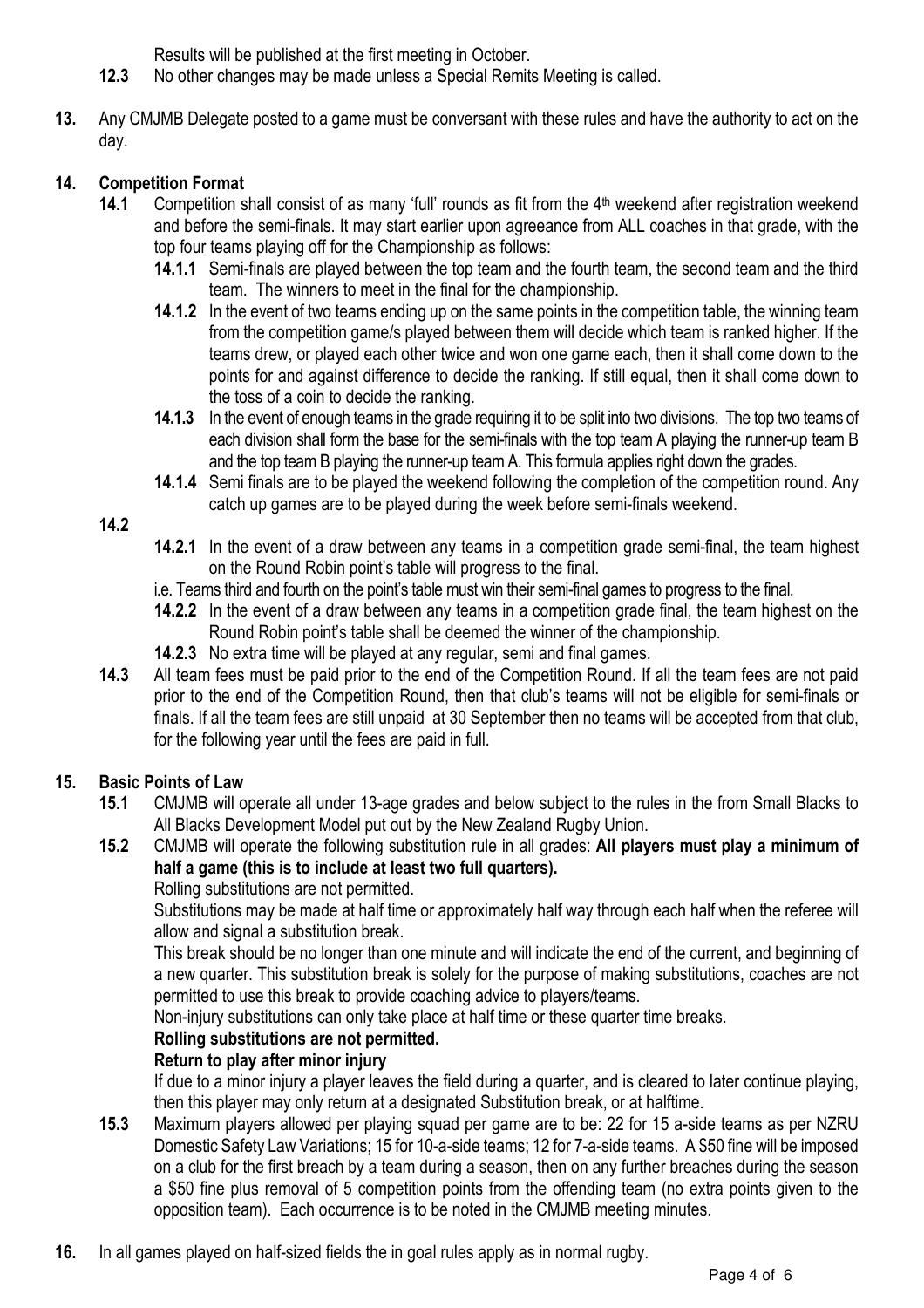# 17. The Season

- 17.1 The playing season is to start on a date agreed upon by the designated Draws Convenor and the CMJMB committee, after taking into account the date of the Easter and school holidays. The season will finish at the discretion of the CMJMB committee and the Draws Convenor.
- 17.2 No rugby games will be played over Queens Birthday Weekend.
- 17.3 Rugby games will be played during school holidays at the discretion of the CMJMB committee and the Draws Convenor.

### 18. Referees

- 18.1 Each club is to appoint suitable referees to each nominated field of play. Suitable referees should have completed, or be in the process of completing, the NZRU Associate Referees course. Due to the basic philosophy of the Associate Referee structure it must be accepted that at present some of these referees may not be independent of a team's management or players.
- 18.2 For all semi-final and final games, where possible, referees shall be appointed by the Counties Manukau Rugby Referees Association, and in case they are needed, teams are to provide a touch judge qualified as a NZRU Registered Associate Referee, or better.
- 18.3 Each club is to appoint a Judicial Representative and any matters requiring judicial involvement are to be directed to that person.

### 19. Cancellations & Defaults

- 19.1 Competition games shall not be cancelled. If it is mutually agreed that a game cannot be played, it is the responsibility of the team requesting the change to arrange a date for the game to be rescheduled within a reasonable time that suits both teams. It is also that team's responsibility to notify the Referees of the change as soon as possible. The Draws Convenor must also be notified of the change of day/time/venue so he can check for any game clashes.
- 19.2 If a team has to default a game it is that team's responsibility to notify the opposition and the Referees as soon as possible.
- 19.3 The Results Coordinator Draws Convenor must also be advised of a default by the defaulting team, and the team being defaulted must still send through a team sheet noting the default.
- 19.4
- 19.4.1 If the team responsible for notifying the Referees (in any of the above cases) fails to do so by 8pm on the day prior to the game then that team's club/school will be fined \$50.00 for each such event. \$40.00 of this will be given by the CMJMB to the Referees to cover their costs, and \$10.00 retained for CMJMB Administration costs. The CMJMB will forward the \$40.00 amounts irrespective of when the clubs actually pay the fine.
- 19.4.2 If a fine is unpaid by the club, then that team will not be eligible for semi-finals or finals.
- 19.4.3 If a fine is still unpaid at the start of the following season then no teams will be accepted from that club until the fines/s are paid in full.
- 19.5 If the CMJMB makes an administration error that causes a referee to turn up to no game then the CMJMB shall pay the Referees \$40.00 for each such event.
- 19.6 CMRRA Referee Appointments contact details will be listed in the CMJMB website and handbook, so contact must be made, or a date stamped FAX or Email is required for policing.
- 19.7 Once the first week of a competition has been played and the points awarded, that competition cannot be abandoned and restarted. If a team pulls out of the competition thus creating a situation of two byes in a round the competition can be rescheduled without disadvantaging any of the remaining teams.

#### 20. Draws

20.1 All draws - competition and North and South Zone - non competition are to be done by the Draws Convenor.

#### 21. Coaching

- 21.1 All coaches, including assistant coaches and all team management must annually attend the compulsory NZRU accredited course as facilitated by CMRFU. Coaches of  $13<sup>th</sup>$  grade and below grades must attend the required Small Black Modules. Failure to attend the appropriate course will result in the team being withdrawn from the draw. This is an NZRU requirement.
- 21.2 A calendar of prospective coaching courses will be circulated to all clubs by the beginning of March each year.